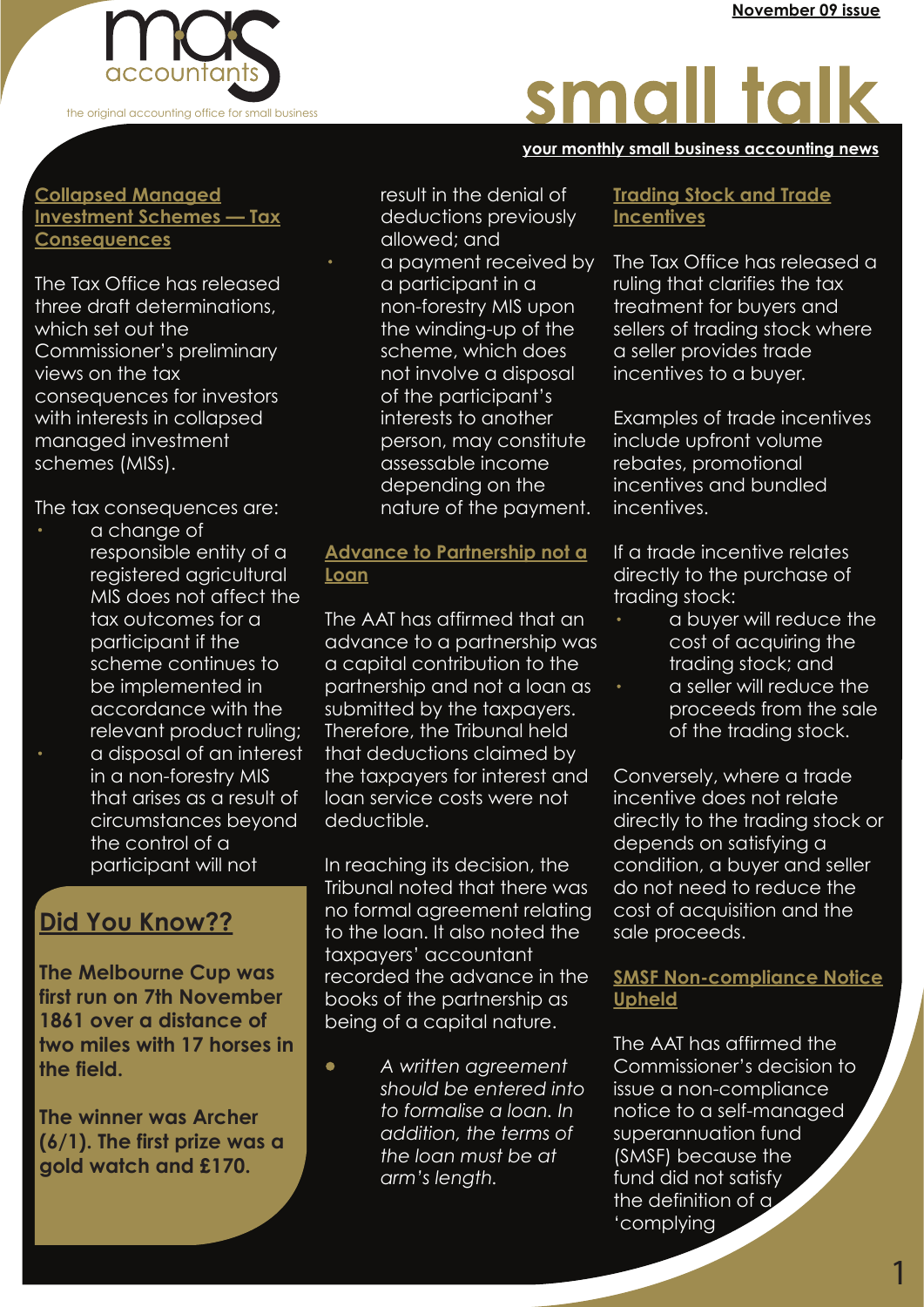

# small talk

#### **your monthly small business accounting news your monthly small business accounting news your monthly small business accounting news**

superannuation fund'.

Following an audit, the Commissioner determined that the SMSF was not a complying superannuation fund and issued the notice. This was because all decisions in relation to the management and control of the SMSF were made overseas.

The Tribunal found that the central management and control (CM&C) of the fund was outside of Australia for more than two years. Accordingly, the Tribunal held that the SMSF was not a complying superannuation fund.

A fund must be an 'Australian superannuation fund' in order to be considered a complying superannuation fund and, hence, receive concessional tax treatment.

Three conditions must be satisfied before a fund can be considered an Australian superannuation fund. One of the conditions is that the CM&C of the fund is ordinarily in Australia. If the CM&C of the fund is temporarily outside of Australia for a period of not more than two years, it will be deemed to be in Australia.

· *In the Tax Office's Compliance Program for 2009/10, it has highlighted that ensuring SMSFs satisfy* 

 *the definition of an 'Australian super fund' will be one of its focus areas.*

### **Proposed Tax Law Amendments**

The Government has introduced a Bill into Parliament seeking to:

- ensure a representative of an incapacitated entity will be responsible for the GST consequences that arise during their appointment;
- · address a number of PAYG issues arising from the introduction of the taxation of financial arrangements;
- ensure payments made under the Helping Children with Autism package are exempt from income tax;
- exempt payments made under the Continence Aids Payment Scheme from income tax;
- exempt debts issued in Australia by the Commonwealth from interest withholding tax; and
- provide the Victorian Bushfire Appeal Fund Independent Advisory Panel with greater scope to support communities and individuals affected by the 2009 Victorian bushfires.

#### **Contributions Caps and Reserves**

In a recent superannuation meeting, the Tax Office set out the Commissioner's preliminary views on the implications regarding the use of contribution reserves within an SMSF and the excess contributions tax.

The Tax Office states that where a non-concessional contribution is credited to a fund's contribution reserve before being credited to a member's account in the following financial year (but within 28 days of the end of the month that the contribution was received by the trustee), the contribution will count towards the member's non-concessional cap for the financial year that it is allocated to their account.

· *Where an individual exceeds the contributions caps for an income year, the individual can potentially trigger a tax penalty with an effective rate of up to 93%.*

### **Mail-out to Super Funds Members**

The Tax Office has commenced sending letters directly to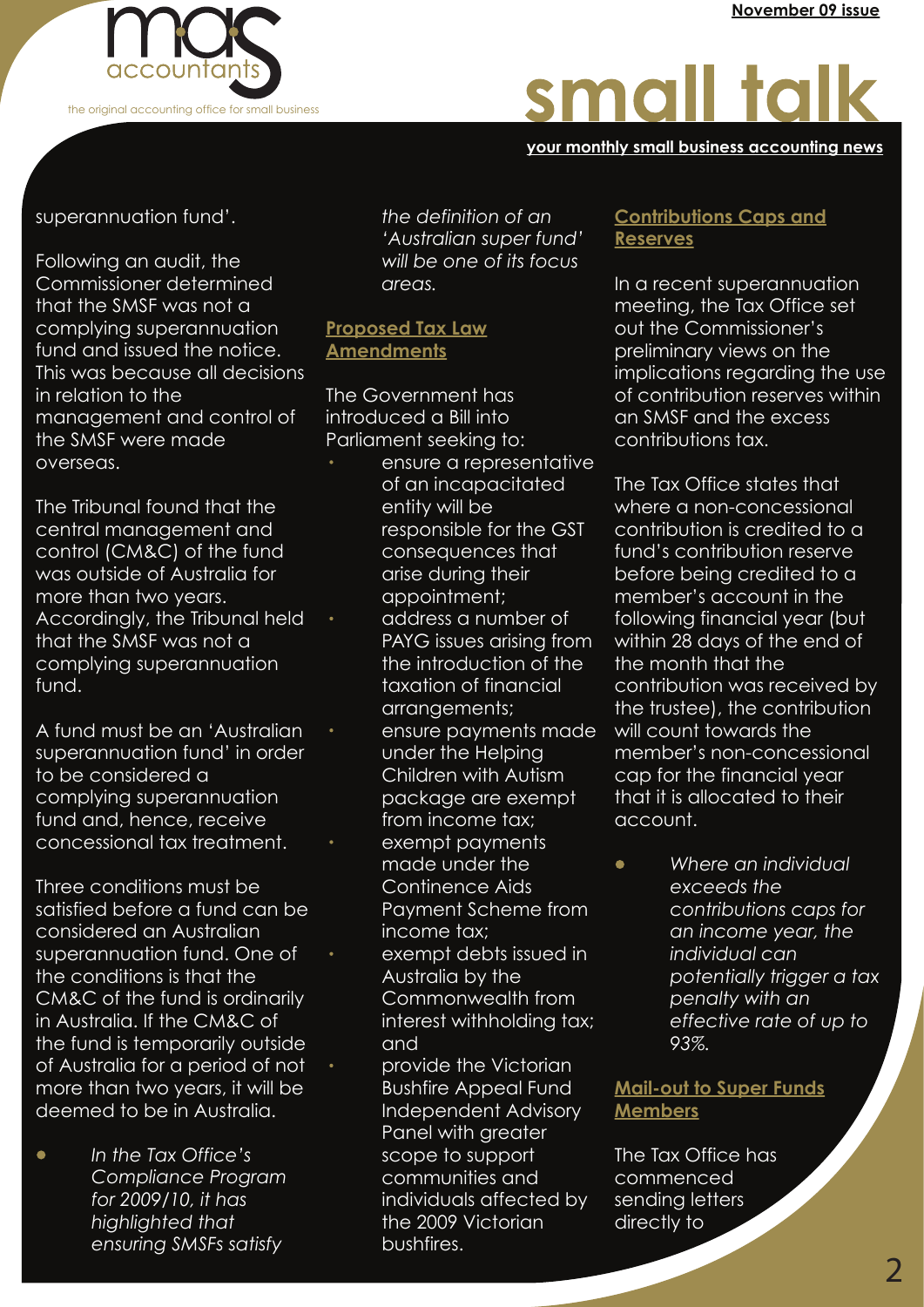

# small talk

#### **your monthly small business accounting news your monthly small business accounting news your monthly small business accounting news**

· *An organisation must be endorsed as a deductible* 

*gift recipient before a donation is deductible.*

typhoon.

individuals who are most at risk of exceeding the superannuation concessional contributions cap. According to the Tax Office, the aim of the letters is to prompt the individuals to review the amount of their concessional contributions for the 2009/10 income year.

Clients who have received the letter should contact us to discuss their proposed contributions to avoid triggering any adverse tax consequences.

#### **GIC and SIC Rates Released**

The Tax Office has released the general interest charge and shortfall interest charge rates for the second quarter of the 2009/10 income year (ie 1 October 2009 to 31 December 2009):

| <b>Rate</b> | Annual | Daily<br>%) |
|-------------|--------|-------------|
| GIC         |        | 0.02821918  |
|             | 6.30   | 0.01726027  |

The Tax Office has also released the interest rate for overpayments, early payments and delays in refund for the second quarter of the 2009/10 income year. The applicable interest rate is 3.30%.

**Donations to Typhoon in Taiwan**

The Government has announced that Typhoon

Morakot, which hit Taiwan on 7 August 2009, has been recognised as a natural disaster. Therefore, taxpayers may be able to claim a deduction for donations made to organisations for providing relief to Taiwanese who are affected by the

#### **The Good Accountant**

Have you ever wondered how good an accountant you would be? It is amazing how many people think that they can save money by doing their own paperwork, when their small business specialty is carpentry, or wholesaling or dentistry.



No doubt there are very talented people. After all, only 3% of Australians own and operate their own small

business, but why do they deviate from what they do best to fill in time doing what they know least. By that I mean, that these small business operators are very good at buying and selling cars, filling teeth or making crowns, manufacturing electrical plates or just being a good General Practitioner, instead of doing bookkeeping, paying bills and lodging BAS Statements for their business.

Most small business owners feel that they cannot afford the extra cost imposed by having a qualified accountant, such as mas accountants, to fulfill this role full time. I wonder how many of them have looked at the opportunity cost involved in doing all that work themselves. After all, when they do their accounts, they can't see patients, or manufacture more products, or even focus on selling what they have. This is what brings in the money and pays the bills. If you do these things as well as most of you do, then the money made will pay for those extra costs and add value to the bottom line.

Even those small business owners who have time to do the work, because the business is just starting out, have you claimed everything you can, or have you claimed things which are specifically excluded as tax deductions, and then are surprised when advised that tax is payable at the end of year.

Business, especially small business, is about growing sales and managing costs. It's about getting good information on which sound business decisions can be made. It certainly is not about minimizing costs, and losing income, when actively involved in doing your own paperwork. The more you make, the easier it is to focus on making ends meet and on managing your business investment.

I learnt a very long time ago not to pull my own teeth, or even service my car, just because I know nothing about either of these pursuits. My role is more valuable as a business advisor, bookkeeper, accountant and tax agent, so I use very good people to fulfill these needs for me. That's not to say that I can't pull out a sore tooth, or even put oil in my car, but it does mean, I don't pull out the wrong tooth, or put oil in the radiator, whatever that is…?